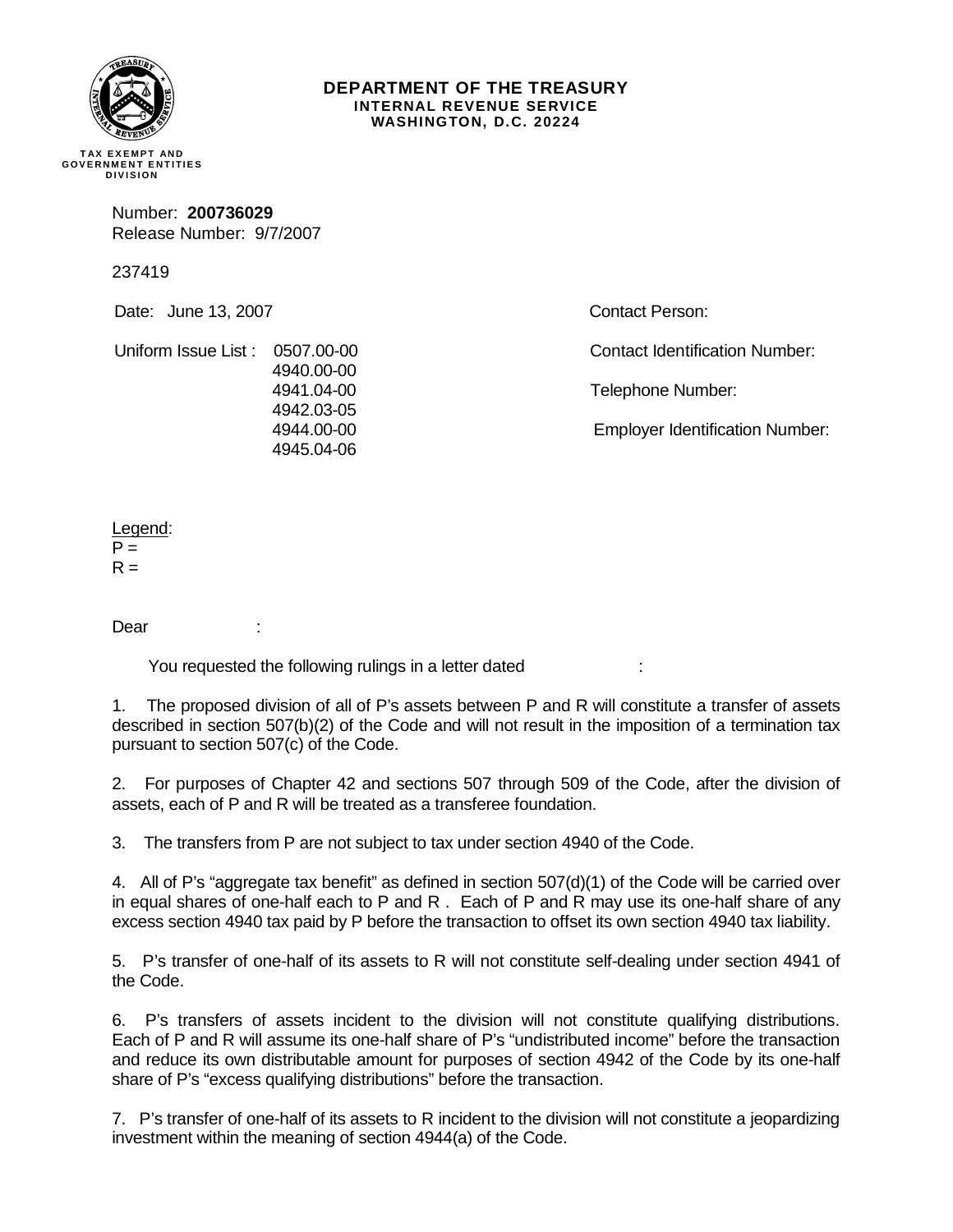8. P's transfer of one-half of its assets to R incident to the division will not constitute a taxable expenditure within the meaning of section 4945 of the Code and P will have no expenditure responsibility as set forth in sections 4945(d)(4) and 4945(h) with respect to the transfer.

 P and R are nonprofit corporations exempt from federal income tax under section 501(c)(3) of the Code and are private foundations under section 509(a) of the Code. P with local court approval will transfer approximately one-half of its assets to R.

 In a letter dated May 3, 2007, you stated that P has agreed to exercise expenditure responsibility under section 4945(h) of the Code and section 53.4945-5(c)(2) of the regulations as to its transfer of approximately half of its assets to R and that P has met the reasonable pre-grant inquiry required for expenditure responsibility.

 Section 501(c)(3) of the Code provides for the exemption from federal income tax of nonprofit organizations organized and operated exclusively for the charitable and/or other exempt purposes stated in that section.

 Section 509(a) of the Code describes organizations exempt from federal income tax under section 501(c)(3) of the Code that are private foundations subject to the provisions of Chapter 42 of the Code.

 Section 507(a)(1) of the Code and section 1.507-1(b)(1) of the Income Tax Regulations provide that a private foundation may voluntarily terminate its private foundation status by submitting to the Internal Revenue Service a statement of its intention to voluntarily terminate its private foundation status pursuant to section  $507(a)(1)$  of the Code and by paying the private foundation status termination tax under section 507(c) of the Code.

Section 507(c) of the Code imposes excise tax on a private foundation which voluntarily terminates its private foundation status under section 507(a)(1) of the Code, and provides that this section 507(c) tax is equal to the lower of: (1) the aggregate tax benefits that have resulted from the private foundation's exempt status under section  $501(c)(3)$  of the Code, or (2) the value of the net assets of the private foundation.

Section 507(b)(2) of the Code concerns the transfer of assets by one private foundation to one or more other private foundations, and provides that each transferee private foundation shall not be treated as a newly created organization.

 Section 1.507-3(c)(1) of the regulations indicates that a transfer under section 507(b)(2) of the Code includes a transfer of assets from one private foundation to one or more other private foundations pursuant to any reorganization, including a significant disposition of 25% or more of the transferor private foundation's assets.

Section 1.507-3(a)(5) of the regulations provides that a transferor private foundation is required to meet its charitable distribution requirements under section 4942 of the Code, even for any tax year in which it makes a transfer of its assets to another private foundation pursuant to section 507(b)(2) of the Code.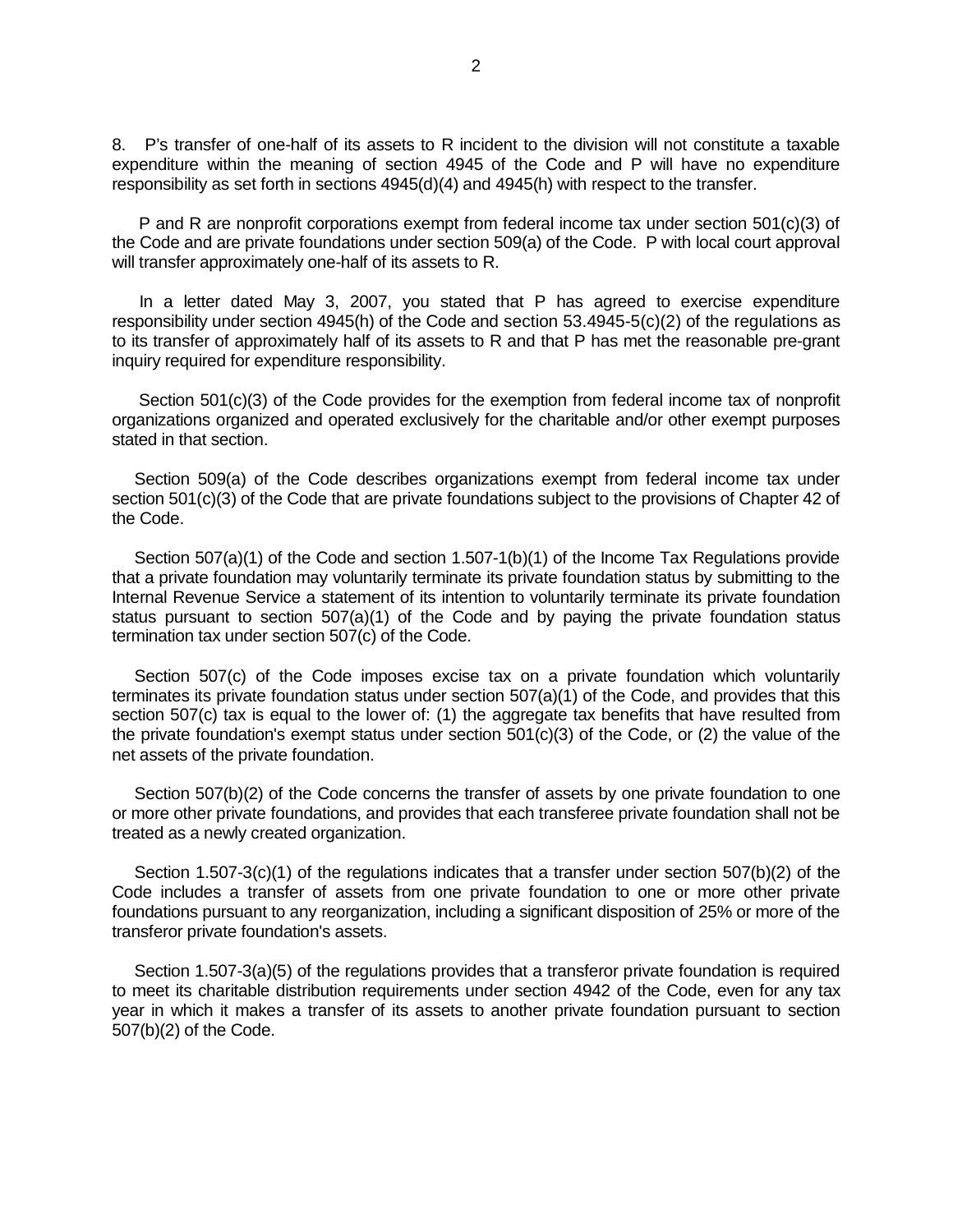Section 1.507-3(a)(7) of the regulations provides that, where a private foundation has transferred all of its assets to another private foundation in a transfer under section 507(b)(2) of the Code, it is not required to exercise expenditure responsibility under section 4945(h) of the Code with respect to such transfer.

 Section 1.507-3(a)(9)(i) of the regulations provides that, if a private foundation transfers assets to one or more private foundations which are effectively controlled directly or indirectly within the meaning of section 1.482-1(i)(4) of the regulations by the same persons who effectively control the transferor foundation, each transferee foundation will be treated as if it were the transferor foundation, for purposes of sections 4940 through 4948 and sections 507 through 509 of the Code. Each transferee is treated as its transferor in the proportion which the fair market value of the transferor's assets transferred to the transferee bears to the fair market value of all of the transferor's assets immediately before the transfer.

 Section 1.507-3(a)(9)(ii) of the regulations provides that a transfer of assets under section 507(b)(2) of the Code does not relieve the transferor private foundation from filing its own final tax year return as required by section 6043(b) of the Code.

 Section 1.507-4(b) of the regulations provides that the tax on termination of private foundation status under section 507(c) of the Code does not apply to a transfer of assets under section 507(b)(2) of the Code.

 Sections 1.507-1(b)(7) and 1.507-3(d) of the regulations provide that a transferor private foundation's transfer of assets under section 507(b)(2) of the Code will not constitute termination of the transferor foundation's private foundation status under section 509(a) of the Code .

 Section 4940 of the Code imposes excise tax on certain investment income of a private foundation.

 Section 4941 of the Code imposes excise tax on any act of self-dealing between a private foundation and any of its disqualified persons under section 4946 of the Code.

 Section 53.4946-1(a)(8) of the Foundation and Similar Excise Tax Regulations provides that, for purposes of self-dealing under section 4941 of the Code, an exempt organization under section 501(c)(3) of the Code is not a disqualified person.

 Section 4942 of the Code requires that a private foundation must expend annual qualifying distributions under section 4942(g) of the Code for the conduct of exempt purposes.

 Revenue Ruling 78-387, 1978-2 C.B. 270, describes the carryover of a transferor private foundation's excess qualifying distributions under section 4942(i) of the Code where the transferor and the transferee foundations are controlled by the same persons under section 1.507-3(a)(9)(i) of the regulations. The transferee is treated as the transferor so that the transferee can reduce its own distributable amount under section 4942 of the Code by its share of the transferor foundation's excess qualifying distributions under section 4942(i) of the Code.

 Section 4944 of the Code imposes excise tax on any private foundation's making of a jeopardizing investment.

 Section 4945 of the Code imposes excise tax on any private foundation's making of a taxable expenditure under section 4945(d) of the Code.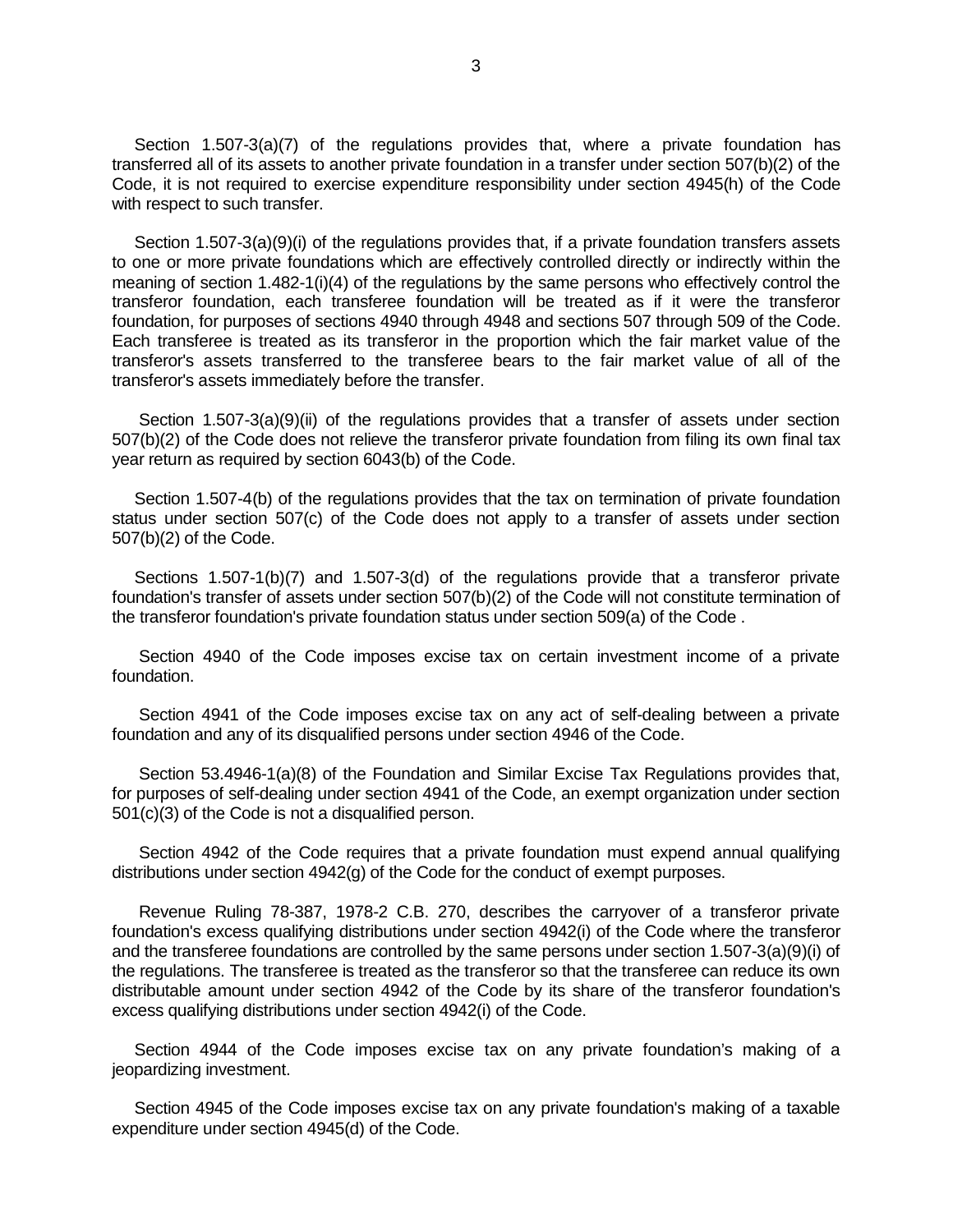Sections 53.4945-6(c)(3) of the regulations allows a private foundation to transfer its assets to exempt organizations under section 501(c)(3) of the Code, including private foundations, pursuant to section 507(b)(2) of the Code, without the transfers being taxable expenditures under section 4945 of the Code.

 Section 4945(d)(4) of the Code requires that, in order to avoid making a taxable expenditure, a transferor private foundation must exercise expenditure responsibility under section 4945(h) of the Code on its grants to another private foundation. For example, in Hans S. Mannheimer Charitable Trust v. Commissioner, 93 T.C. 15 (July 12, 1989), the Tax Court held that section 4945(h) requires expenditure responsibility on a grant by a private foundation to another private foundation regardless of the familiarity of the private foundations with each other.

 Section 4945(h) of the Code defines expenditure responsibility in terms of the grantor private foundation requiring pre-grant inquiry and post-grant reports as to the grantee private foundation on its uses of the grant.

 Section 53.4945-5(b)(2) of the regulations provides that expenditure responsibility includes a requirement that the grantor private foundation must make a pre-grant inquiry of the prospective grantee private foundation. Thus, before making a grant, the grantor must conduct a limited inquiry of the potential grantee. Such pre-grant inquiry must be complete enough to give a reasonable person assurance that the grantee will use the grant for the proper exempt purposes. This inquiry should concern matters such as the identity, prior history, and experience of the grantee organization and its managers, and any knowledge which the grantor has, based on prior experience or other information which is readily available, concerning the management, activities, and practices of the grantee foundation. The scope of this inquiry may vary from case to case depending upon the size and purpose of the grant, the period of time over which it is to be paid, and the prior experience which the grantor has had with respect to the capacity of the grantee to use the grant for the proper purposes.

 Section 53.4945-5(c)(2) of the regulations, on capital endowment grants made by one private foundation to another private foundation, provides that, if a private foundation makes a grant to another private foundation for endowment or for other capital purposes, the grantor private foundation must require reports from the grantee private foundation on the uses of the principal and the income (if any) from the grant funds. The grantee private foundation must make such reports annually for its tax year in which the grant was made and for its immediately succeeding two tax years. Only if it is reasonably apparent to the grantor private foundation, before the end of such grantee's second succeeding tax year, that neither the principal nor the income from the grant funds has been used for any purpose which would result in liability for tax under section 4945(d) of the Code, may the grantor then allow the grantee's reports to be discontinued.

 Section 53.4945-5(b)(3) of the regulations provides, that, in order to exercise expenditure responsibility, the grantor private foundation must require that the grantee organization be made subject to a written commitment, signed by an appropriate officer, director, or trustee of the grantee, to repay any portion of the amount granted which is not used for the purposes of the grant, to submit full and complete annual reports on the manner in which the grant funds are spent and the progress made in accomplishing the purposes of the grant, to maintain records of receipts and expenditures, and to make its books and records available to the grantor at reasonable times, and not to use any of the funds to carry on propaganda or otherwise attempt to influence legislation within section 4945(d)(1) of the Code, or to influence the outcome of any specific public election, or to carry on any voter registration drive within the meaning of section 4945(d)(2), or to make any grant which does not comply with the requirements of section 4945(d)(3) or 4945(d)(4),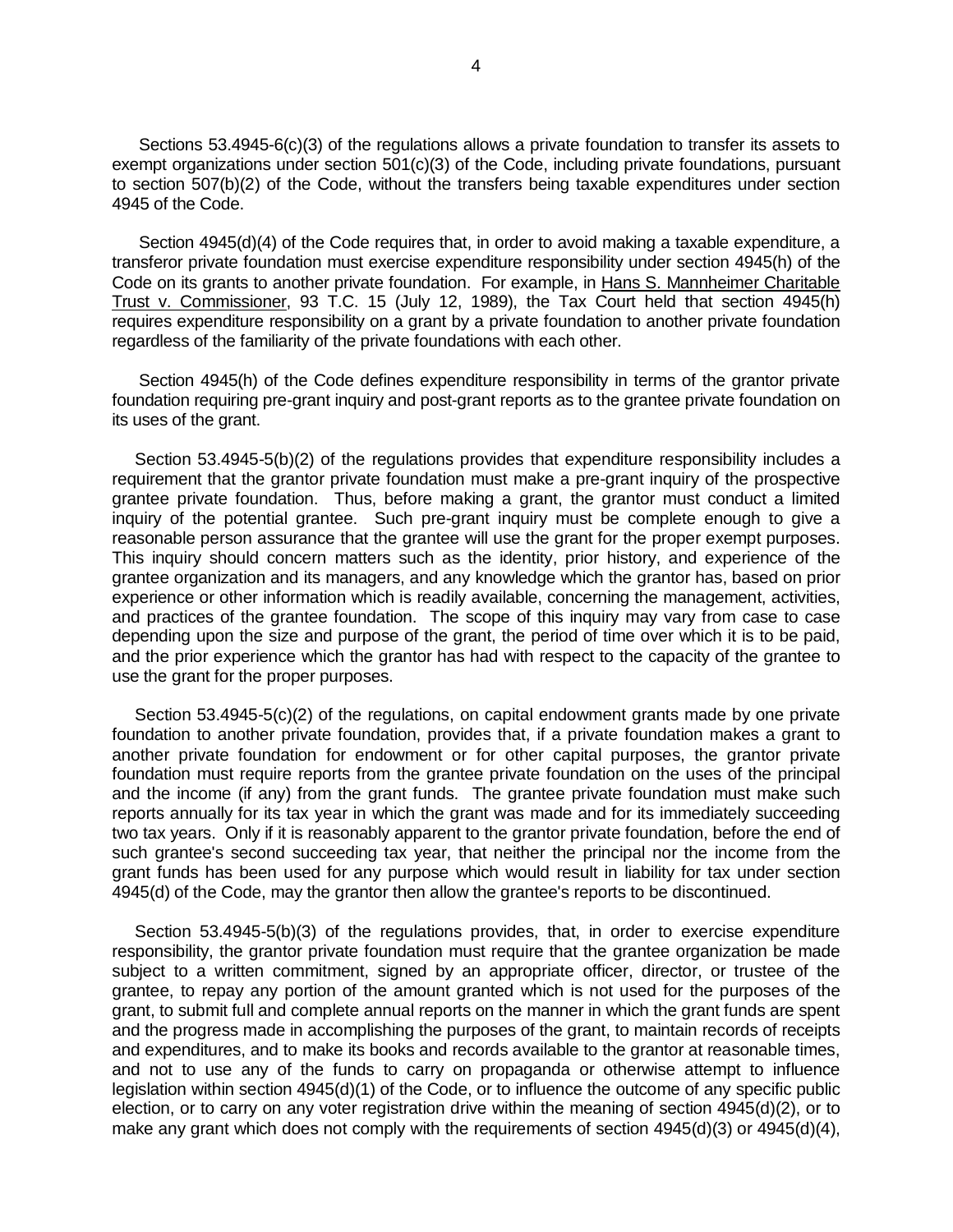or to undertake any activity for any purpose other than one specified in section  $170(c)(2)(B)$  of the Code. The agreement must clearly specify the purposes of the grant. Such purposes may include contributing for capital endowment, provided that neither the grants nor the income therefrom may be used for purposes other than those in section 170(c)(2)(B) of the Code.

## Analysis

1.

Under section  $507(b)(2)$  of the Code and section  $1.507-3(c)(1)$  of the regulations, a transfer under section 507(b)(2) of the Code includes a transfer of assets from one private foundation to one or more other private foundations pursuant to any reorganization, which includes any significant disposition of 25% or more of the transferor's assets. Because P will be in such a reorganization by its transfer of approximately one-half of its assets to R, P's transfer of assets to R will be a transfer under section 507(b)(2) of the Code.

 Under section 1.507-4(b) of the regulations, P's transfer of assets pursuant to section 507(b)(2) of the Code will not terminate P's private foundation status under section 509(a) of the Code and thus will not result in private foundation termination tax under section 507(c) of the Code.

2.

 For purposes of Chapter 42 of the Code and section 507 through 509 of the Code, R will be treated as having received assets as a transferee foundation pursuant to section 507(b)(2) of the Code as approximately one-half of P's assets are being transferred to R as the transferee private foundation. P and R will thus remain private foundations.

3.

P's transfer of assets to R will not be investment income or a taxable disposition of property and will not result in tax under section 4940 of the Code.

4.

Section  $507(b)(2)$  and section  $1.507-3(a)(1)$  of the regulations provide that, in a section 507(b)(2) transfer, a transferee organization will not be treated as a newly created organization. The transferee organization is treated as possessing those attributes and characteristics of the transferor organization which are described in sections 1.507-3(a)(2), (3) and (4).

5.

P's transfer of assets will be made for exempt purposes to R, which is an organization exempt from federal income tax under section 501(c)(3) of the Code.Under section 53.4946-1(a)(8) of the regulations, R is not a disqualified person under section 4946 of the Code, for purposes of section 4941 of the Code, because R is exempt from federal income tax under section 501(c)(3) of the Code. Because P's transfer of assets to R will not be a transfer to a disqualified person under section 4946 of the Code, P's transfer will not be an act of self-dealing under section 4941 of the Code.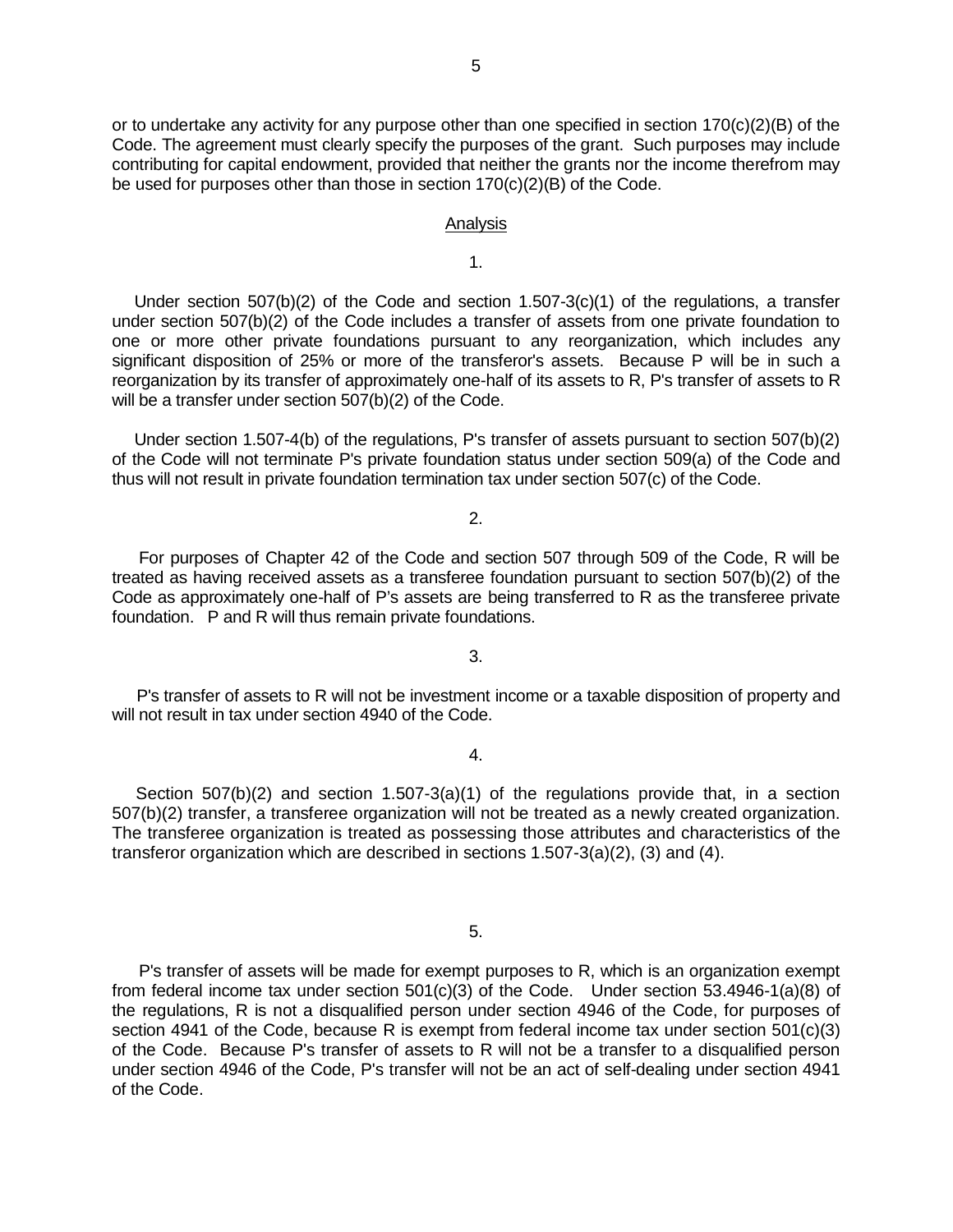Under section 1.507-3(a)(9)(i) of the regulations, P's transfer will result in R being treated as P for purposes of section 4942 of the Code so that: (a) P's distribution requirements under section 4942 for the tax year of its transfer may be satisfied by R; and (b) P's qualifying distributions during P's tax year of its transfer may be treated as made by R. As in Revenue Ruling 78-387, cited above, R may reduce its required distributions under section 4942 of the Code, including those for R's tax year of the transfer, by the amount, if any, of P's excess qualifying distributions carryover under section 4942(i) of the Code as of the time of P's transfer.

## 7.

 Under section 4944 of the Code, P's transfer of assets to R will not constitute jeopardizing investments or result in tax under that section.

8.

 Under section 53.4945-6(c)(3) of the regulations, a private foundation can transfer its assets to private foundations pursuant to section 507(b)(2) of the Code without the transfer being a taxable expenditure under section 4945 of the Code. Thus, P's transfer of assets to R will not be a taxable expenditure under section 4945 of the Code. However, P must exercise expenditure responsibility under section 4945(h) of the Code and section 53.4945-5(c)(2) of the regulations on its transfers of some of its assets to R. because the exception under section 1.507-3(a)(7) of the regulations to expenditure responsibility for a transfer of all assets does not apply to P because P's transfer to R consists of one-half, rather than all, of P's assets. Section 4945(h) of the Code and section 53.4945-5(c)(2) of the regulations have long specifically provided that expenditure responsibility is required when one private foundation provides funds to another private foundation for capital endowment. In Hans S. Mannheimer Charitable Trust v. Commissioner, 93 T.C. 15 (July 12, 1989), the Tax Court upheld the position that section 4945(h) of the Code requires expenditure responsibility on a grant by a private foundation to another private foundation regardless of the familiarity of the private foundations with each other. Here, P is reorganized as to its assets and governing persons but P and R under section 507(b)(2) of the Code keep the same private foundation status and entity forms as before the transfers, and P's transfers are to another private foundation R as endowment and are thereby within section 4945(h) of the Code and section 53.4945-5(c)(2) of the regulations.

## Accordingly, we rule that:

1. The transfer of approximately one-half of P's assets to R will constitute a transfer of assets described in section 507(b)(2) of the Code and will not result in a termination tax under section 507(c) of the Code.

2. For purposes of Chapter 42 of the Code and sections 507 through 509 of the Code, after the transfer of P's assets, R will be treated as a transferee private foundation.

3. P's transfers of assets under section 507(b)(2) of the Code will not be subject to tax under section 4940 of the Code.

4. All of P's aggregate tax benefit as defined under section 507(d) of the Code will be divided in proportion to the assets transferred here in equal shares of one-half to each private foundation P and R. Each private foundation P or R may use its one-half share of any excess